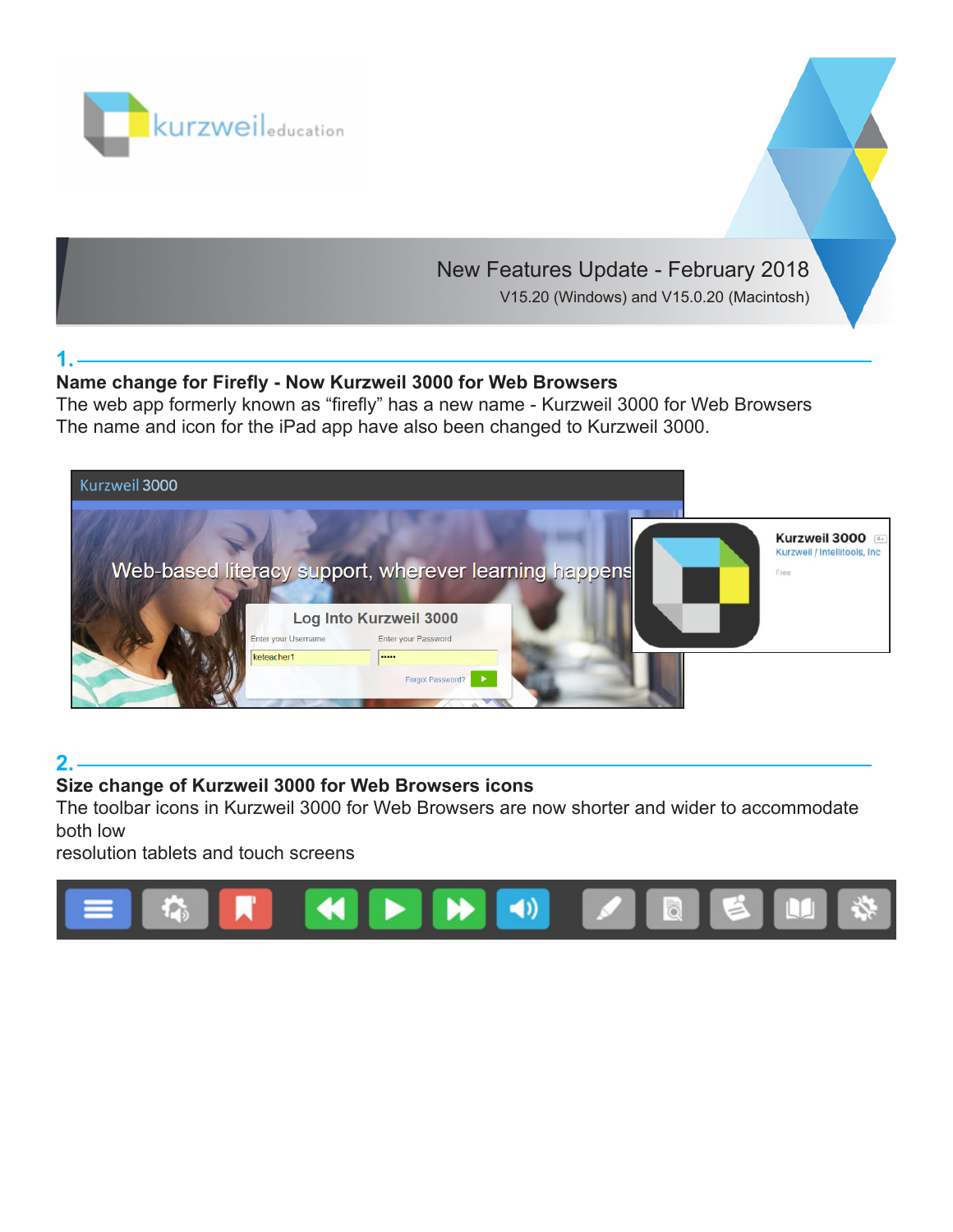#### **Kurzweil 3000 for Web Browsers remembers the last language used in Translation**

When translating a word or phrase on Kurzweil 3000 for Web Browsers, the Translation tool will remember the last language you chose to translate to during that session.

|                               | <b>Translate</b>         |                                         |
|-------------------------------|--------------------------|-----------------------------------------|
|                               | Detect Language<br>÷     | Spanish<br>▼                            |
| <b>Sample Math Problen</b>    | Solve the problem below. | Resuelve el problema a<br>continuación. |
| Solve the problem below.      |                          |                                         |
| What is the value of the cocc | <b>Translate</b>         | Rodrigo - NA Spanish $\div$             |

## **4.**

## **Kurzweil 3000 for Web Browsers honors overridden OCR zones**

If a reading zone has been overridden in a file edited in Kurzweil 3000 for Windows or Mac and saved to the Universal Library, Kurzweil3000.com is able to read the overridden text in the zone.



#### **3.**